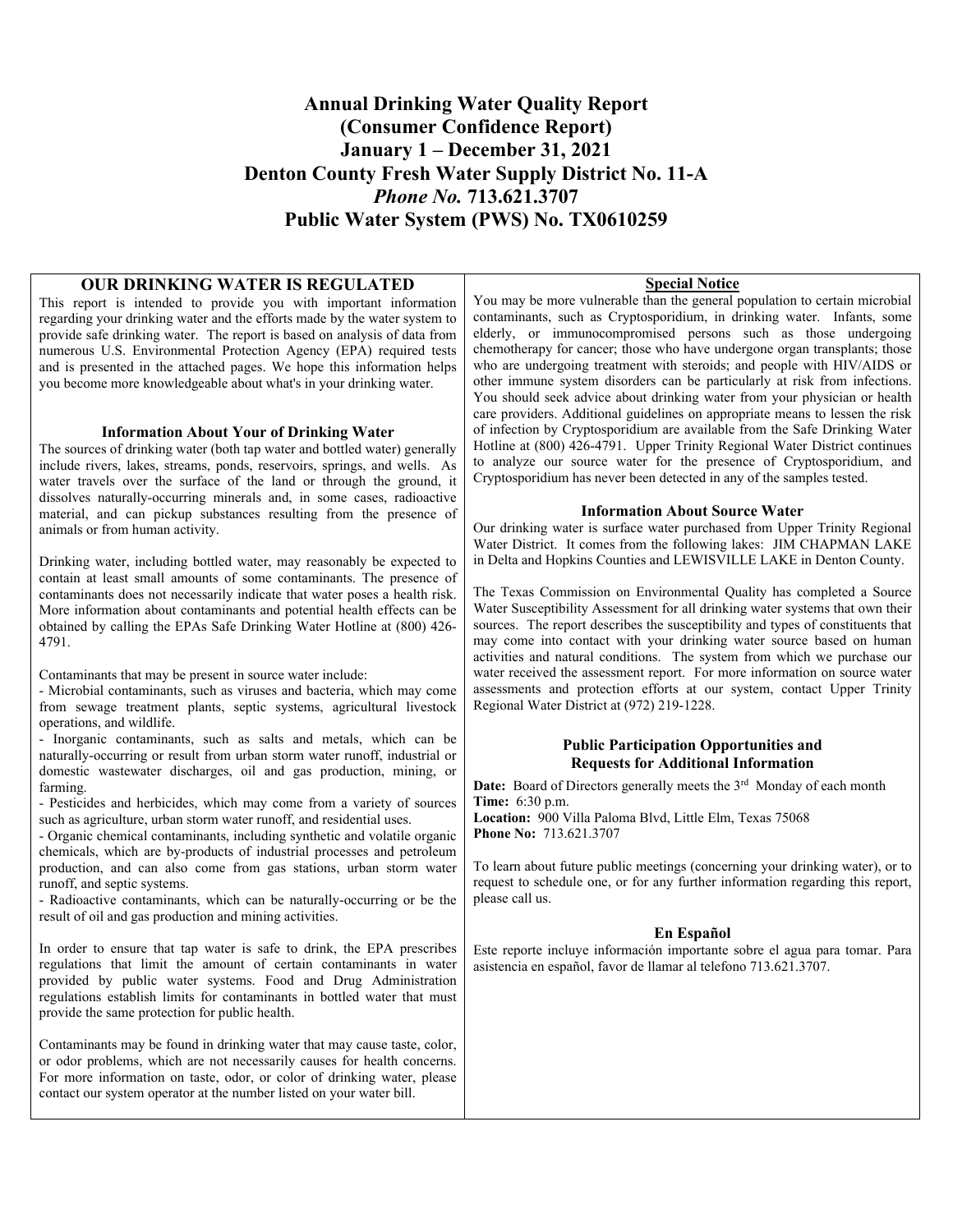# **WATER FROM UPPER TRINITY REGIONAL WATER DISTRICT**

# **CONSTITUENTS DETECTED FOR 2021**

#### **DEFINITIONS AND ABBREVIATIONS - The following definitions and abbreviations pertain to scientific terms and measures used in the tables included in this report.**

**Action Level -** The concentration of a contaminant which, if exceeded, triggers treatment or other requirements which a water system must follow.

**Maximum Contaminant Level or MCL** - The highest level of a contaminant that is allowed in drinking water. MCLs are set as close to the MCLGs as feasible using the best available treatment technology.

**Maximum Contaminant Level Goal or MCLG** - The level of a contaminant in drinking water below which there is no known or expected risk to health. MCLGs allow for a margin of safety.

**Maximum Residual Disinfectant Level or MRDL** - The highest level of a disinfectant allowed in drinking water. There is convincing evidence that addition of a disinfectant is necessary for control of microbial contaminants.

**Maximum Residual Disinfectant Level Goal or MRDLG** - The level of a drinking water disinfectant below which there is no known or expected risk to health. MRDLGs do not reflect the benefits of the use of disinfectants to control microbial contaminants.

**mg/L or ppm -** milligrams per liter or parts per million. One part per million approximates one packet of artificial sweetener sprinkled into 250 gallons of iced tea. **NTU** – nephelometric turbidity units. A measure of turbidity in water.

**pCi/L** – picocuries per liter. A measure of radioactivity in water equal to 10-12 curies. Quantity of radioactive material producing 2.22 nuclear transformations per minute. **ppb** - parts per billion. One part per billion is roughly equal to one packet of artificial sweetener sprinkled into an Olympic-size swimming pool.

**TOC** – total organic carbon**.** Has no known health effects. However TOC provides a medium for the formation of disinfection by-products. These include trihalomethanes (THMs) and haloacetic acids (HAAs). Drinking water containing these by-products in excess of the MCL may lead to adverse health effects, liver or kidney problems, or nervous system effects, and may lead to an increased risk of getting cancer.

**TT -** Treatment Technique. A required process intended to reduce the level of a contaminant in drinking water.

**Turbidity** – A measure of the clarity of water. While turbidity has no known health effects, it can interfere with disinfection and provide a medium for microbial growth. Turbidity may indicate the presence of disease-causing symptoms such as nausea, cramps, diarrhea, and associated headaches.

# **REGULATED CONTAMINANTS DETECTED**

## **Regulated at** *Upper Trinity Regional Water District's Treatment Plant*

| Date      | Substance               | <b>Maximum Amount</b><br><b>Detected in Water</b> | <b>Range Detected in</b><br>Water | <b>MCL</b>     | <b>MCLG</b>    | Unit of<br>Measure | <b>Possible Source</b>                                                                           |
|-----------|-------------------------|---------------------------------------------------|-----------------------------------|----------------|----------------|--------------------|--------------------------------------------------------------------------------------------------|
| 9/27/21   | Barium                  | 0.041                                             | $0.033 - 0.041$                   | $\overline{2}$ | $\overline{c}$ | ppm                | Discharge of drilling wastes; Discharge<br>from metal refineries; Erosion of<br>natural deposits |
| Sept 2021 | Bromate <sup>^</sup>    | 7.0                                               | $6.7 - 7.0$                       | 10             | $\theta$       | ppb                | drinking<br>of<br>By-product<br>water<br>disinfection                                            |
| 2/23/21   | Cyanide                 | 110                                               | $26-110$                          | 200            | 200            | ppb                | Discharge from steel/metal factories;<br>Discharge from plastic and fertilizer<br>factories      |
| 2/23/21   | Fluoride                | 0.214                                             | $0.168 - 0.214$                   | $\overline{4}$ | $\overline{4}$ | ppm                | Erosion of natural deposits; Discharge<br>from fertilizer and aluminum factories                 |
| 2/10/21   | <b>TOC</b>              | 3.7                                               | $1.2 - 3.7$                       | <b>TT</b>      | N/A            | ppm                | Naturally present in the environment                                                             |
| 2/1/21    | Turbidity <sup>^^</sup> | 0.20                                              | $0.06 - 0.20$                     | 0.3            | N/A            | <b>NTU</b>         | Soil runoff                                                                                      |
| 2/23/21   | Nitrate                 | 0.583                                             | $0.19 - 0.583$                    | 10             | 10             | ppm                | Fertilizer runoff; Septic tanks; Animal<br>waste runoff                                          |

The MCL for Bromate is the running annual average of monthly averages, computed quarterly  $(30 \text{ TAC} \S 290.114(b)(C))$ .

 $^{\circ}100\%$  of samples were below the 0.3 NTU turbidity limit

| <b>Contaminants</b><br>eurta ortuta<br>июасы |                 |   |     |  |  |             |                                  |  |  |
|----------------------------------------------|-----------------|---|-----|--|--|-------------|----------------------------------|--|--|
| 16/2015<br>Q/1                               | ⊅ombined Radium | . | N/A |  |  | --<br>11.21 | l deposits<br>Erosion of natural |  |  |